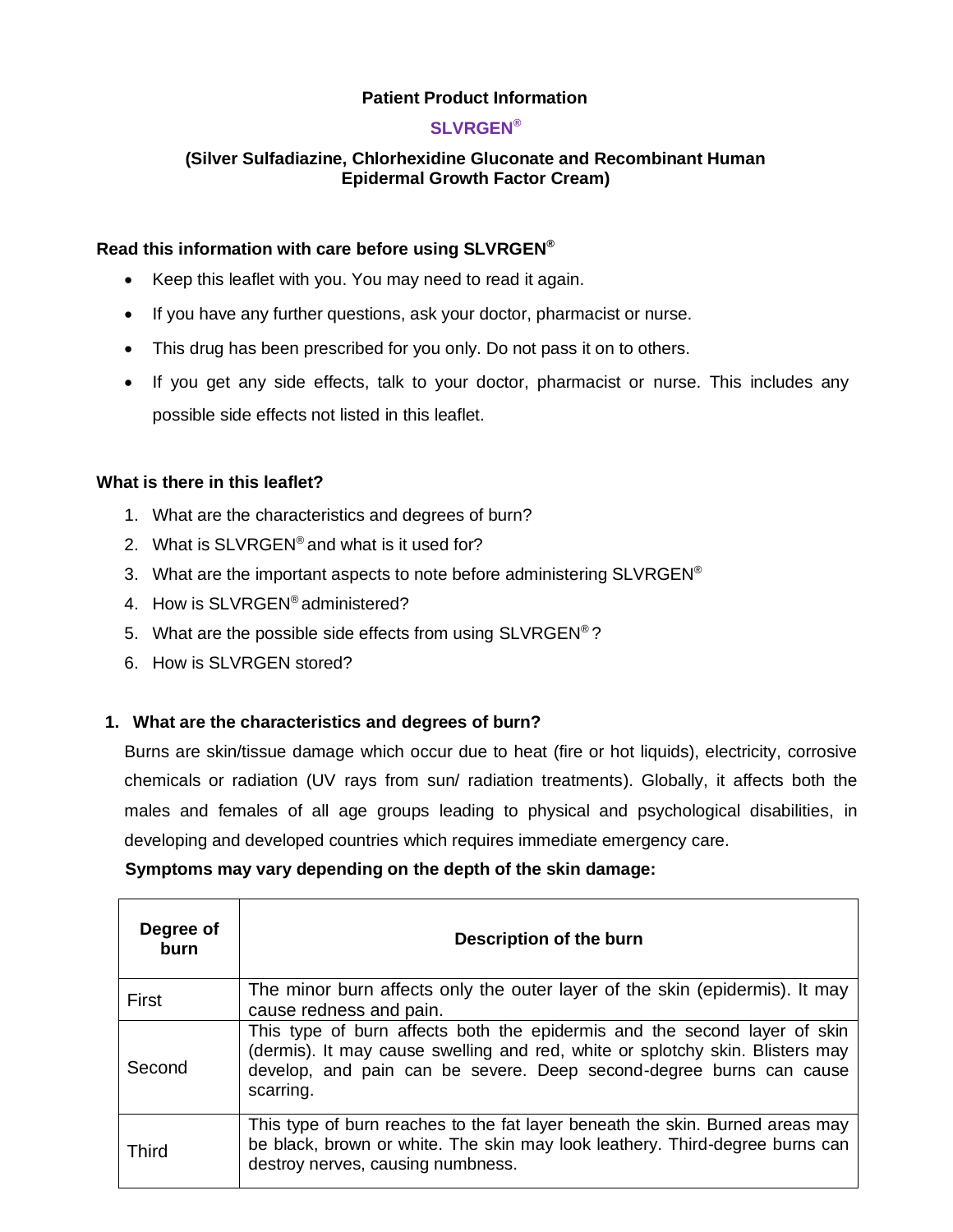| Fourth | Extends beyond the skin into tendons and bones. |
|--------|-------------------------------------------------|
|        |                                                 |

**Complication include**: bacterial infection, fluid loss, dangerously low body temperature, breathing problems from the intake of hot air or smoke, scars or ridged areas caused by an overgrowth of scar tissue (keloids), bone and joint problems, such as shortening and tightening of skin, muscle or tendons (contractures).

## **Best way to prevent the burn is by taking proper precautions like:**

- Keep children out of the kitchen while cooking.
- Place a fire extinguisher in or near the kitchen.
- Test smoke detectors once a month.
- Keep water heater temperature under 120 degrees Fahrenheit.
- Measure bath water temperature before use.
- Lock up matches and lighters.
- Install electrical outlet covers.
- Check and discard electrical cords with exposed wires.

## **2. What is SLVRGEN® and what is its use?**

 $SLVRGEN^*$  is a topical cream composed of silver sulfadiazine, chlorhexidine gluconate and recombinant human epidermal growth factor, manufactured by BBIL. It is used for the therapeutic indication of first and second degree burns. Clinical studies suggest that SLVRGEN is a safe and effective topical cream, which accelerates burn wound healing with the lesser cost of treatment.

### **3. What are the important aspects to note before administering SLVRGEN® ?**

SLVRGEN® should not be applied if

- $\triangleright$  You are allergic to any of the components
- $\triangleright$  You are pregnant woman or a nursing mother
- ➢ You are an immunocompromized individual
- ➢ You are receiving immunosuppressive or immunostimulant medcications

### **4. How is SLVRGEN® administered?**

- The burn wounds should be cleaned and SLVRGEN cream should be applied over all the affected areas to a depth of 3 to 5 mm.
- One technique is to apply the cream with a sterile gloved hand and/or sterile spatula.
- Where necessary, the cream should be re-applied to any area from which it has been